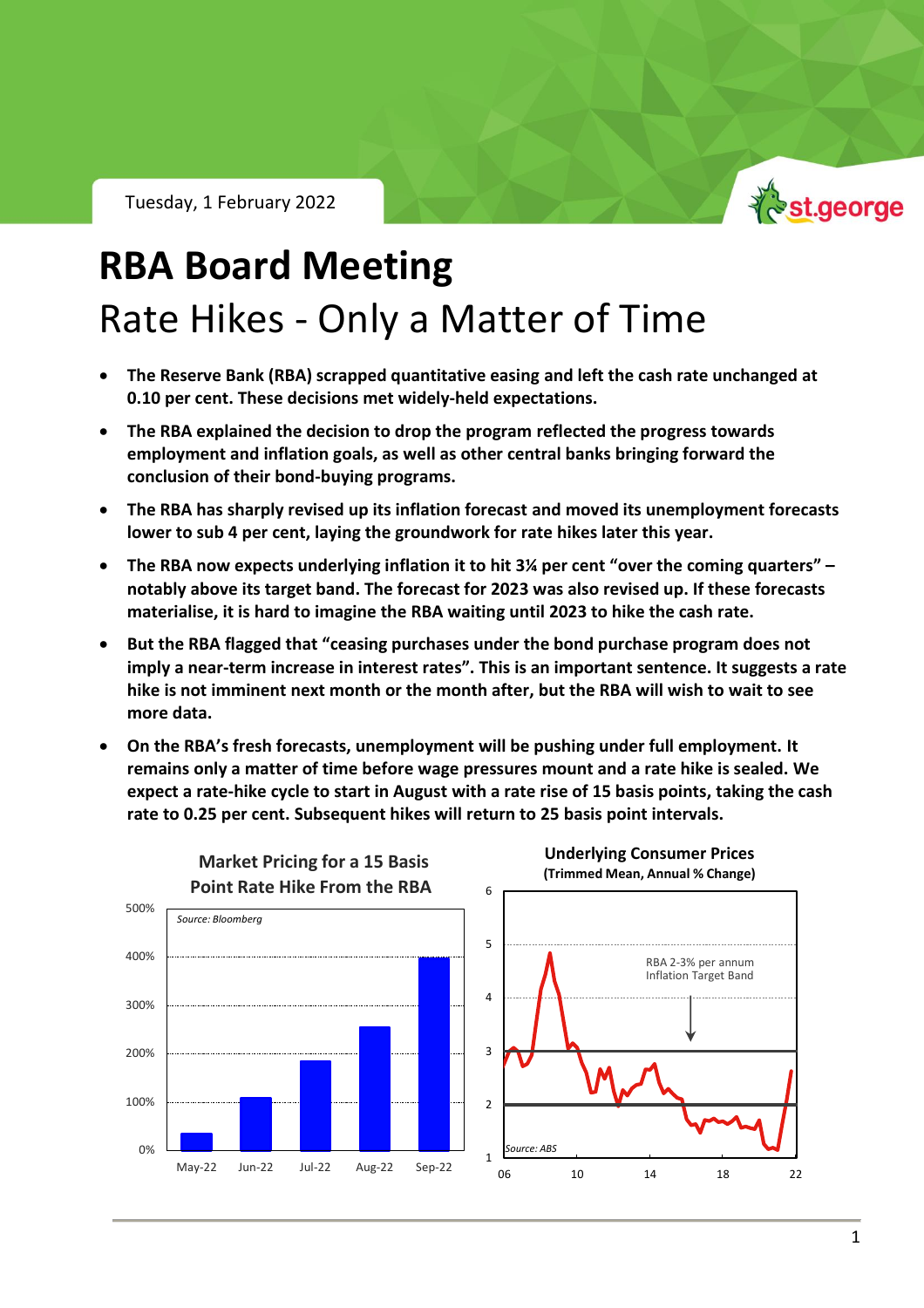The Reserve Bank (RBA) scrapped quantitative easing but left the cash rate unchanged at 0.10 per cent. These decisions met widely-held expectations.

The RBA explained the decision to drop the program reflected the progress towards employment and inflation goals, as well as other central banks bringing forward the conclusion of their bondbuying programs.

The RBA has sharply revised up its inflation forecast and moved its unemployment forecasts lower to sub 4 per cent, laying the groundwork for rate hikes later this year.

The RBA flagged that "ceasing purchases under the bond purchase program does not imply a nearterm increase in interest rates. This is an important sentence. It suggests a rate hike is not imminent next month or the month after, but the RBA will wish to wait to see more data.

On the RBA's fresh forecasts, unemployment will be pushing under full employment. It remains only a matter of time before wage pressures mount and a rate hike is sealed.

We expect a rate-hike cycle to start in August with a rate rise of 15 basis points, taking the cash rate to 0.25 per cent. Subsequent hikes will return to 25 basis point intervals.

# **Quantitative Easing (QE)**

The bond-buying program (also known as quantitative easing) supported the economy by putting downwards pressure on long-end bond yields. It was the last remaining unconventional policy measure implemented in response to the pandemic. The other measures – namely the term funding facility and yield curve control – wrapped up last year.

The RBA began tapering the program in September, reducing the weekly purchase rate from \$5 billion to \$4 billion and announced it would review the program at this month's meeting.

Governor Lowe had previously outlined three options for the program: (1) tapering purchases further and concluding the program in May, (2) tapering purchases further and reviewing the program again in May or (3) ceasing purchases altogether in February. Lowe said the option they choose would "depend upon the news".

Since then, headline inflation printed at 3.5 per cent over the year to the December quarter – above the RBA's 2-3 per cent target band. Underlying inflation was also strong at 2.6 per cent – above the mid-point of the band and its highest level since 2014. Added to that, the unemployment rate came in at 4.2 per cent in December, its lowest level since 2008.

Separately, the Federal Reserve has accelerated its exit from its own quantitative easing program. And many other central banks have ended, or will soon end, their bond purchase programs. This gives the RBA more room to pullback support faster without driving upwards pressure on the Australian dollar.

Considering all these factors, dropping QE was widely expected. The next question is when the central bank will begin shrinking its balance sheet. The statement noted the board will consider this issue in May. Since the start of the pandemic, the RBA's balance sheet has more than tripled to \$640 billion. Moving forward, the RBA will need to decide how quickly to let the balance sheet shrink. The RBA will control the pace of the run-off by reinvesting the proceeds of future bond maturities. The faster the reduction in the balance sheet, the more upward pressure on long-end bonds.

## **Forecasts**

The statement previewed sweeping revisions to the RBA's forecasts, the complete set of which will be released in the Statement of Monetary Policy (SoMP) on Friday. The RBA's last forecasts were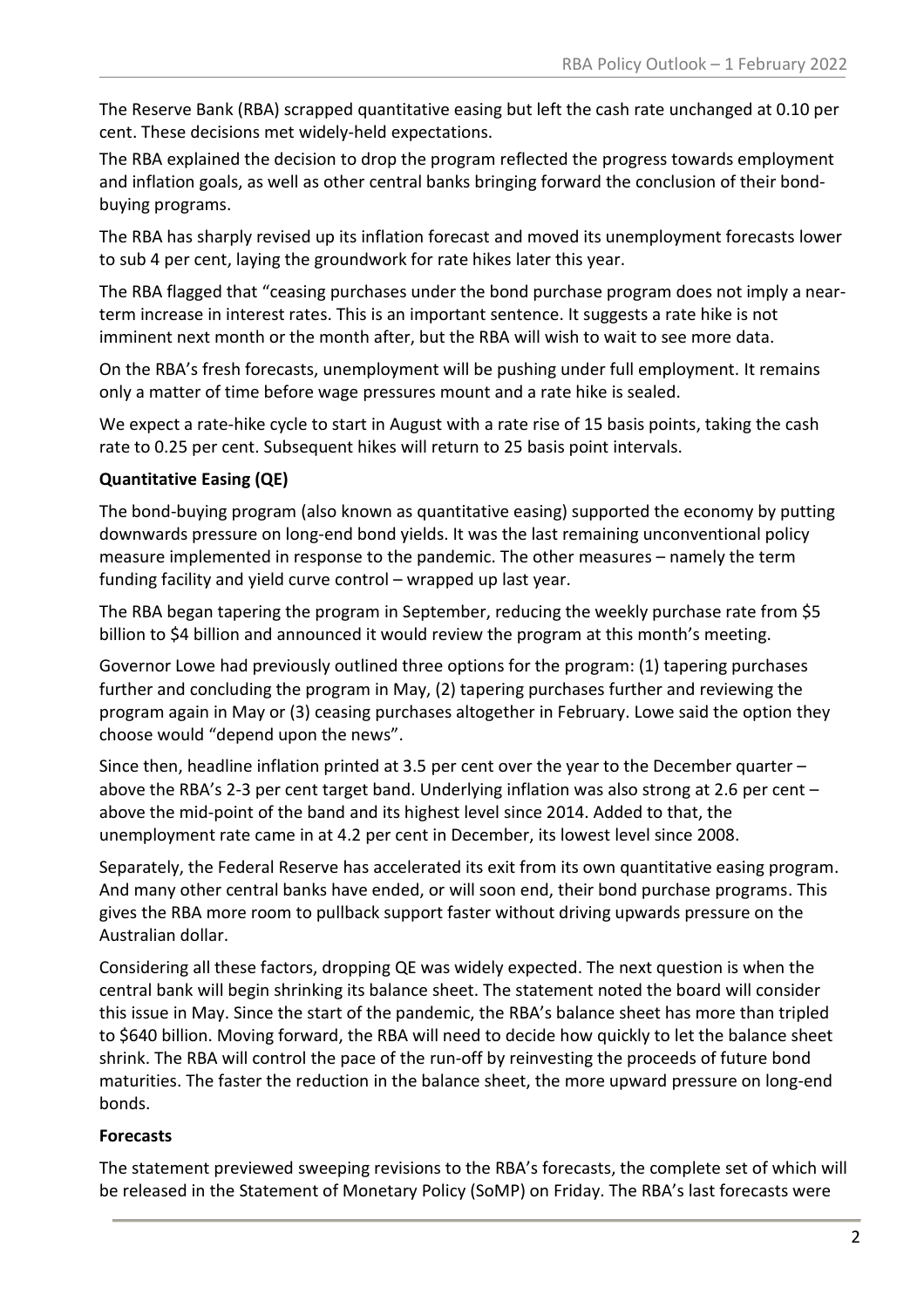released in November. Since then, there has been a string of stronger-than-expected economic data, and of course, widespread disruptions from Omicron.

The biggest shift was in the forecast for underlying inflation, which the RBA expects will break above the upper end of the target range. The RBA expects it to hit 3¼ per cent "over the coming quarters". In November, the RBA expected underlying inflation to hit 2¼ per cent at the end of 2021 and remain there until the June quarter of 2023. The forecast for 2023 was also revised up, albeit more modestly, to 2¾ per cent (previously 2½ per cent). If these forecasts materialise, it is hard to imagine the RBA waiting until 2023 to hike the cash rate.

The RBA trimmed its GDP forecast for 2022 to 4¼ per cent, previously 5½ per cent, alongside the hit to the economy from the surge in cases. But the statement underscored that the outbreak has "not derailed the recovery" and that spending is expected to lift as case numbers decline, consistent with our views. The forecast for 2023 was lowered to 2 per cent, from 2½ per cent.

| <b>Table: RBA Forecasts</b><br>(% ch over year to Dec unless otherwise stated, Nov forecasts in brackets) |                           |       |
|-----------------------------------------------------------------------------------------------------------|---------------------------|-------|
|                                                                                                           |                           |       |
| <b>GDP</b>                                                                                                | 4.25                      | 2.0   |
|                                                                                                           | (5.5)                     | (2.5) |
| Underlying Inflation                                                                                      | 3.25 over coming quarters | 2.75  |
|                                                                                                           | (2.25)                    | (2.5) |
| Unemployment Rate                                                                                         | <4.0 later this year      | 3.75  |
|                                                                                                           | (4.25)                    | (4.0) |
| $\sim$ $\sim$ $\sim$ $\sim$ $\sim$                                                                        |                           |       |

Source: RBA

The statement also noted the labour market has continued to recover strongly, with the unemployment rate projected to "fall below 4 per cent later in the year". Previously, the RBA forecast the unemployment rate to reach 4¼ per cent by the end of the year. The statement notes that hours worked are expected to decline sharply in January alongside the Omicron surge but that high job vacancies point to a resumption in employment growth in the period ahead.

Relatedly, the RBA expects the wages growth will pick up later this year as the labour market tightens, but the statement did not include a forecast. The statement continued to emphasise there is uncertainty over the path of wages growth as the unemployment rate approaches historical lows.

## **Monetary Policy**

Today's statement provides important insights into the RBA's thinking around the economy and an update to key forecasts on inflation, growth, and unemployment. The upgrade to the inflation profile is consistent with the first increase in the cash rate occurring in 2022. We previously outlined we expect the RBA to increase the cash rate by 15 basis point in August 2022, before a further 25 basis point hike in late 2022. We expect further tightening in 2023, with a peak in the cash rate of 1.75 per cent occurring beyond 2023.

The RBA has been slowly walking back from previous public statements which indicated that the cash rate was not expected to increase until 2024. While, in late 2021, the Governor pushed back against the prospect of a rate hike in 2022, the dial has now clearly shifted. Given the upgrade to the inflation profile, an increase in the cash rate in 2022 appears to be the most likely outcome.

In its statement, the RBA allowed for some wiggle room regarding future interest rate moves,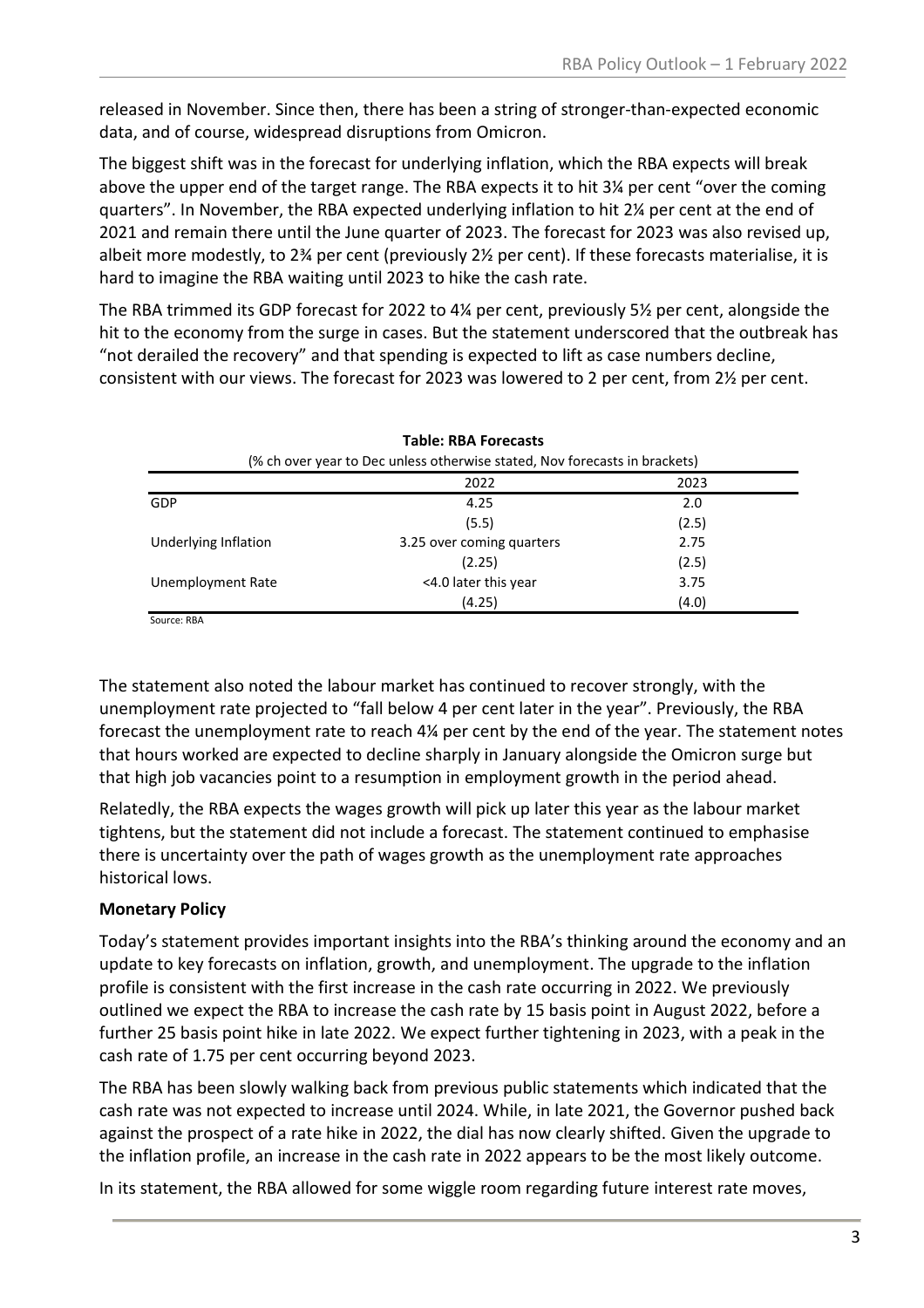emphasising that it is "prepared to be patient as it monitors how the various factors affecting inflation in Australia evolve."

The RBA also noted that while inflation has picked up, "it is too early to conclude that it is sustainably within the target band." Supply-chain disruptions continue to impact the Australian economy and the RBA will want to see further evidence of how these disruptions are impacting domestic inflation before increasing the cash rate.

The outlook for wages growth remains a key variable of interest for the bank, as it expects that wages growth will need to increase to sustain inflation within the target band. On wages, the RBA noted that "it is likely to be some time yet before aggregate wages growth is at a rate consistent with inflation being sustainably at target." But with the unemployment forecast to push under full employment, it is only a matter of time before wage pressures mount and a rate hike is sealed.

Tomorrow, the RBA Governor will be giving a speech on 'The Year Ahead' and the bank's full updated forecasts will be published in the Statement of Monetary Policy on Friday. Both will be closely watched by economists for further insights in the RBA's thinking around inflation and the future path of monetary policy.